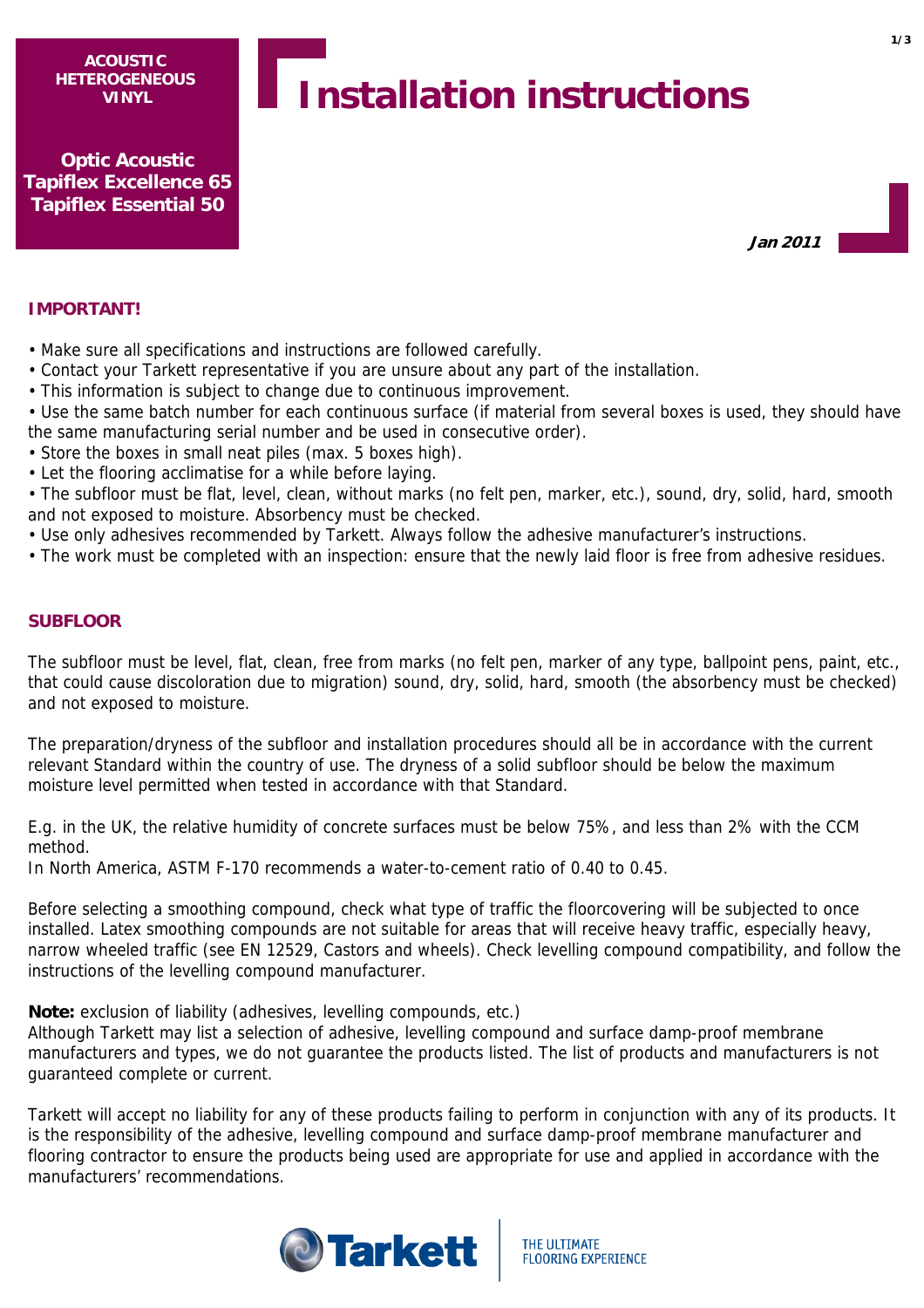## **CONDITIONS REQUIRED FOR INSTALLATION**

It is important to store the rolls/tiles for at least 24 hours before installation at a minimum room temperature of 15°C. This temperature should be maintained throughout the installation.

The minimum temperature of the subfloor should be 10°C.

The recommended relative humidity inside the room should be 50-60%.

Sections of flooring must be cut to the required lengths, plus an allowance of a few centimetres, and stored in the room where they are to be installed.

Tiles should be stored flat in their packages, in small neat piles (max. 5 boxes high).

## **UNDERFLOOR HEATING**

It is imperative that underfloor heating systems have been previously commissioned and found to be functioning correctly before installation of the floorcovering.

Ensure that the underfloor heating system is switched off 48 hours before installation of the floorcovering commences, and remains off for at least 48 hours after installation is completed. While the underfloor heating system is off, an alternative heating source should be provided, if required, to ensure that the installation area is kept at a constant temperature of 18-27°C.

Gradually increase the temperature over a number of days by only a few degrees per day until the desired room temperature is reached. The temperature should never exceed the floorcovering industry's agreed maximum of 27°C on the underside of the floorcovering (the adhesive line). Where underfloor heating is used, we recommend that vinyl tiles are hot welded.

## **LAYING DIRECTION**

## **ROLLS**

Plan the sheet direction for the area to be installed to ensure whenever possible that joins do not coincide with doorways, main traffic lanes, sinks or urinals. If the room is reasonably square, the sheets should run parallel to the incoming light. In long, narrow rooms it is best to install the sheets along the length of the room.

## **All consecutive sheets should be installed in the opposite direction to the previous sheet installed, except for wood designs, which are installed in the same direction.**

Butt join when edges are straight, or overlap the edges by 3 cm and trim the two sheets simultaneously.

#### **TILES**

Before starting tile installation, determine the method of laying taking into account the shape of the room and the design to be laid. See the various methods on the separate sheet: *Installation of tiles*. Install the tiles edge to edge, and flatten by hand as they are placed.

## **GLUING**

Glue with an acrylic emulsion recommended by Tarkett. Apply 250 to 300 g/m² using a finely serrated trowel (A1 or A2). After allowing an appropriate tack time, press manually using a piece of board with a rounded edge.